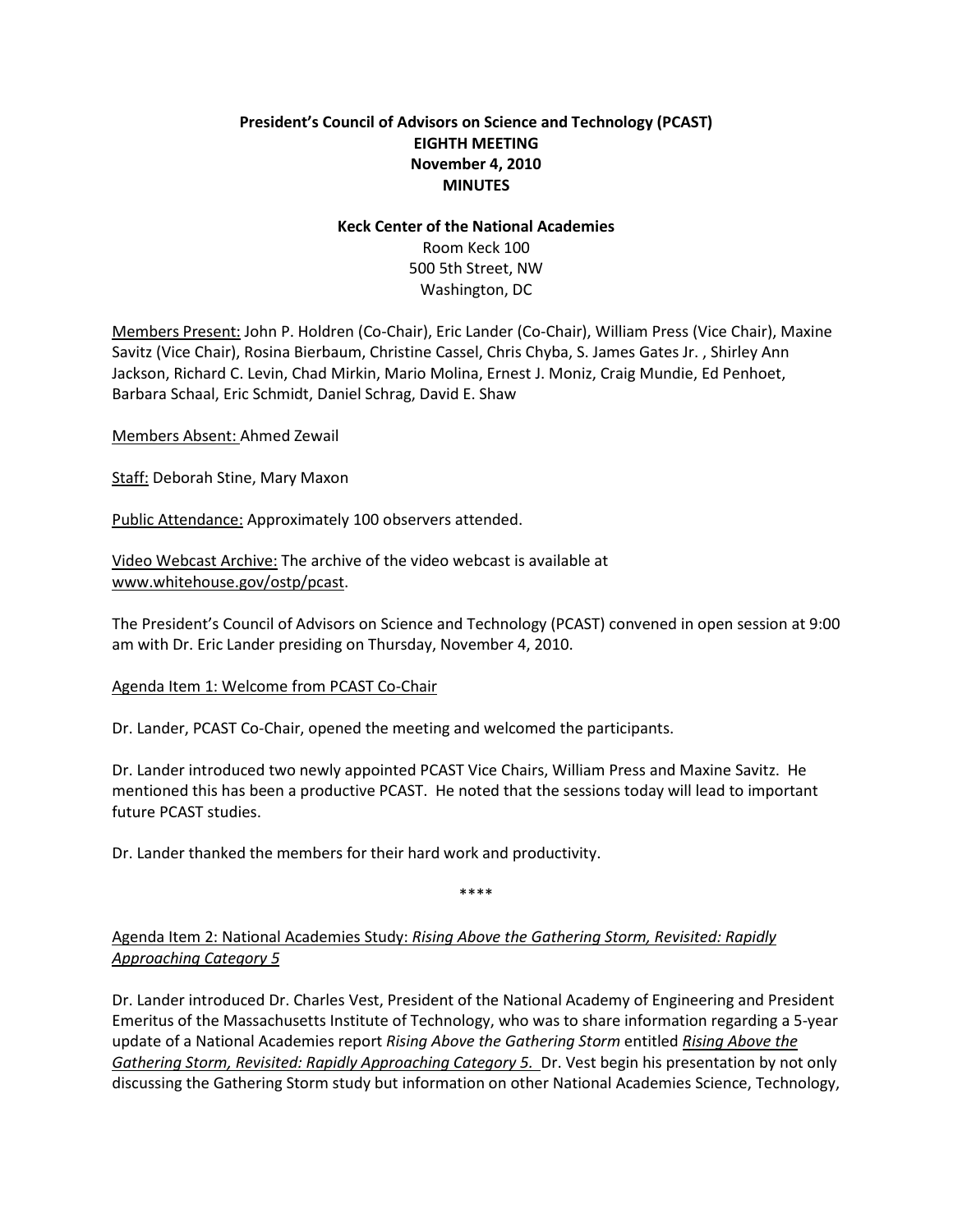Engineering and Mathematics (STEM) education studies and their relevance to the review of K-12 STEM education by PCAST.

The Gathering Storm report focused on K-12 STEM education, Federal basic research support, and U.S. competitiveness. Dr. Vest discussed ways proposed in the Gathering Storm report to improve K-12 STEM education. He indicated that the report recommended that the U.S. find ways to substantially and consistently increase the Federal support for basic research, particularly in physical science and engineering. Dr. Vest also mentioned that report recommended that the Federal government should take a number of steps to help ensure that the U.S. continues to get the best and brightest STEM students from around the world to study and work in the United States.

Following Dr. Vest's remarks, PCAST members asked him a number of questions. The first question related to prioritization. Specifically, there was a discussion about the need for incentives for both students and teachers. Other questions focused on Federal research dollars, innovation in teaching and Federal spending, and inspiration in teaching students.

\*\*\*\*

# Agenda Item 3: National Research Council Study: *S&T Strategy of Six Countries: Implications for the United States*

Maxine Savitz then introduced Dr. Dan Mote, recently retired President of the University of Maryland and Glenn L. Martin Institute Professor of Engineering. Dr. Mote shared some background about the National Research Council study *S&T Strategy of Six Countries: Implications for the United States*, and introduced John Gannon, Vice Chair of the Committee.

Among the specific areas of focus in the study were science and technology strategies of Japan, Brazil, Russia, India, China, and Singapore. Dr. Mote indicated that the report compared and contrasted these countries strategies with U.S. strategy and evaluated implications of these strategies to U.S. National security. Dr. Mote also mentioned, based on the committee's analysis, the importance of the national innovation environment and cultural factors to a country's science and technology strategy.

Following Dr. Mote's remarks, PCAST members discussed his presentation with him. There was a question about what types of cultural changes were made by countries to accommodate S & T strategy decisions in cases where that was reported to have happened.

\*\*\*\*

Agenda Item 4: National Academies Study: *Expanding Underrepresented Minority Participation: America's Science and Technology Talent at a Crossroads*

William Press introduced Dr. Freeman Hrabowski, President of the University of Maryland, Baltimore County. Dr. Hrabowski provided an overview of the National Academies report: *Expanding Underrepresented Minority Participation: America's Science and Technology Talent at a Crossroads.*

Among the specific areas of focus included how to obtain more individuals who succeed in science and engineering from underrepresented groups. Dr. Hrabowski stated that while underrepresented minorities aspire to major in science and engineering as much as their counterparts, they are not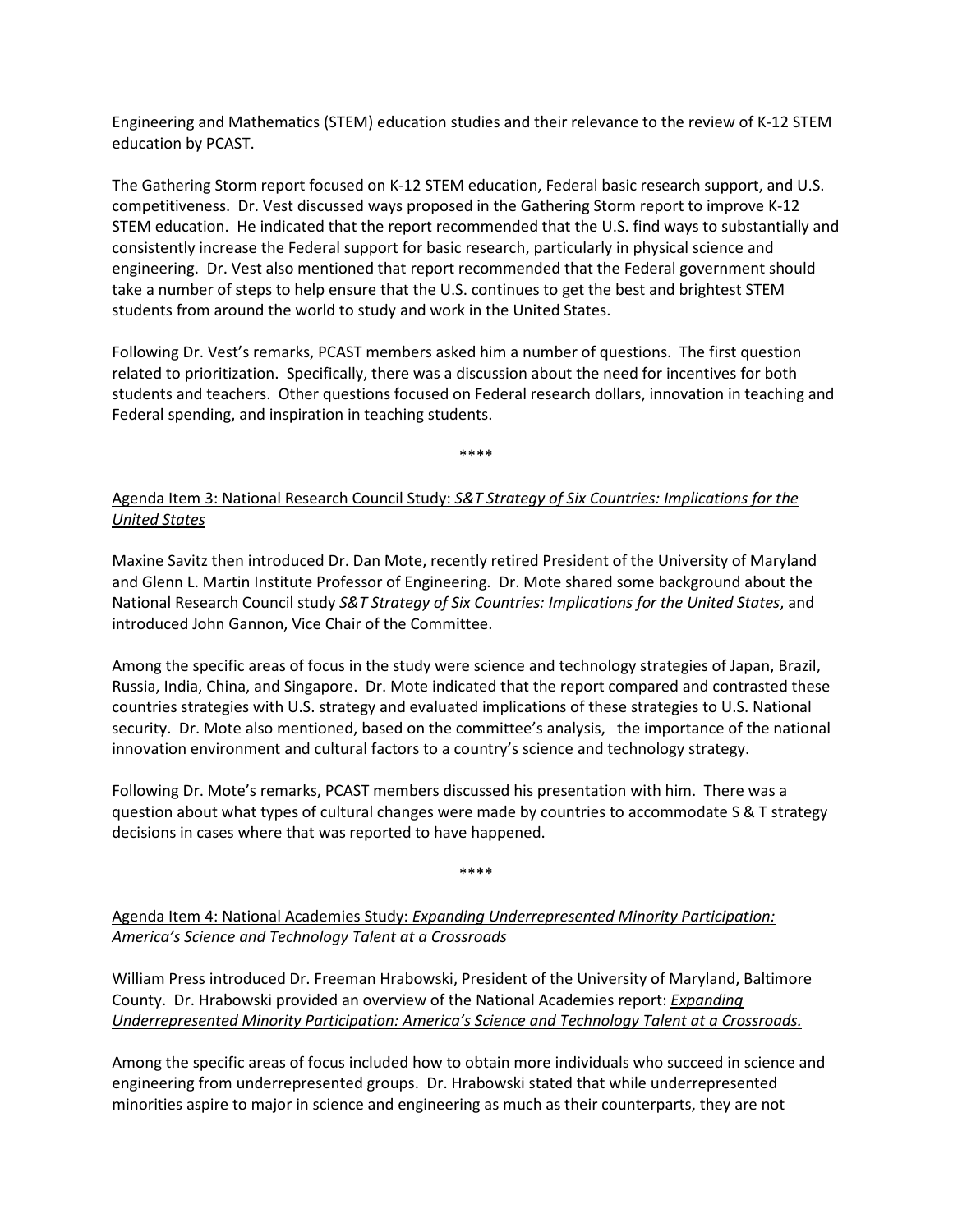completing science and engineering undergraduate degrees. Dr. Hrabowski also mentioned how Federal agency coordinating efforts can help underrepresented minorities succeed and how it will be easiest to make an impact at the undergraduate level.

Following Dr. Hrabowski's remarks, PCAST discussed the report. The first question asked why the report emphasized undergraduates instead of focusing on earlier levels of education. Other questions focused on cultures of educational success and on other institutions that provide models of retention and success.

\*\*\*\*

### Agenda Item 5: Quadrennial Defense Review

Dr. Holdren then introduced Mr. Alan Shaffer, Principal Deputy Director for Defense Research and Engineering at the Department of Defense, who presented information regarding the science and technology aspects of the Department of Defense Quadrennial Defense Review and DOD's future plans related to science and technology.

Mr. Shaffer stated that Secretary Gates has four priorities for the Department of Defense, including taking care of its people, rebalancing the military, reforming how the military buys materials, and using technology to support troops in the field. Mr. Shaffer also mentioned improving delivery and cost of technology and preparing for an uncertain future.

Following Mr. Shaffer's remarks, PCAST members asked him a number of questions. The first question asked about what the Department of Defense expects for the future of basic research considering the political climate. Other questions focused on the role of information technology, supercomputing, climate change, and energy.

#### \*\*\*\*

### Agenda Item 6: JASON Study: *S&T for National Security*

Dr. Holdren then introduced Dr. Michael Gregg, Professor of Oceanography at the University of Washington, who made a presentation about the Jason study – S&T for National *Security*. Dr. Gregg stated the need for basic research, especially with regards to science and technology in the field of national security. Dr. Gregg mentioned that basic research system within the Department of Defense is broken, including funding, direction, and management. Dr. Gregg also noted that research should be judged on the quality of discovery, project managers should be trained better, and graduate programs should be expanded.

Following Dr. Gregg's remarks, PCAST members asked him a number of questions. The first question related to tracking of the recommendations. Other questions focused on foreign faculty members and research, new oversight, and training of new graduates and researchers.

\*\*\*\*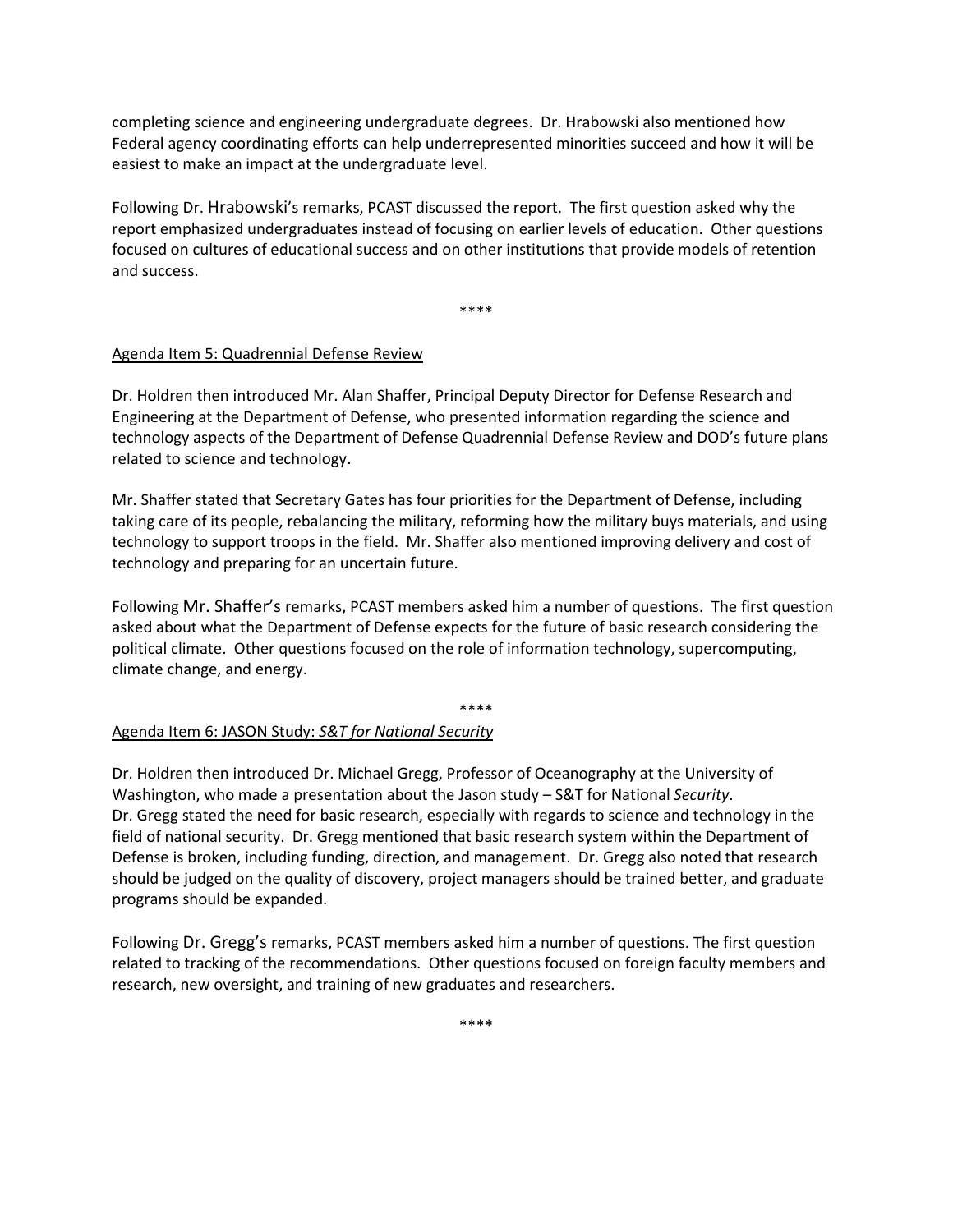# Agenda Item 7: Networking and Information Technology Research and Development (NITRD) Program Study Update

David Shaw and Ed Lazowska, co-chairs of the PCAST Networking and Information Technology Research and Development (NITRD) Program working group, presented the findings and recommendations of the report they co-chairedto PCAST. General findings included research and development efforts have been tremendously successful, the Federal government plays an important role in this process, and technological and societal changes make networking information technology (NIT) at the center of important priorities like improved healthcare, energy efficiency, transportation systems, National Security, education, and open government. Recommendations included additional funding of approximately \$1 billion per year, greater coordination, a publicly available database that lists NITRD grants, and for the creation of new multi-agency initiatives focused on NIT research in energy and transportation, NIT research in healthcare, and NIT research in cybersecurity.

After discussion with PCAST members, a motion was made and seconded to approve the report pending the incorporation of suggested revisions. PCAST members unanimously approved the report on this basis.

\*\*\*\*

## Agenda Item 8: Public Comment

PCAST heard from members of the public in person and via the web. The following individuals provided oral comments to PCAST:

- Julian Goldman, *Medical Director, Biomedical Engineering, Partners HealthCare Director, Medical Device Interoperability Program at CIMIT and Massachusetts General Hospital*
- Matt Madia, *Regulatory Policy Analyst, OMB Watch*
- Terrie Rust, *Teacher*
- Beth Scott, *Regulatory Affairs Manager, American Association of University Women*
- Mike Town, *Einstein Fellow*

Numerous individuals provided written comments to PCAST that are posted on the PCAST website. Additional public comments were provided through the PCAST Facebook, Twitter, and Open PCAST webpages.

Dr. Holdren adjourned the meeting at 12:30 pm.

Respectfully Submitted:

Demak D. Stive

Deborah D. Stine Executive Director President's Council of Advisors on Science and Technology